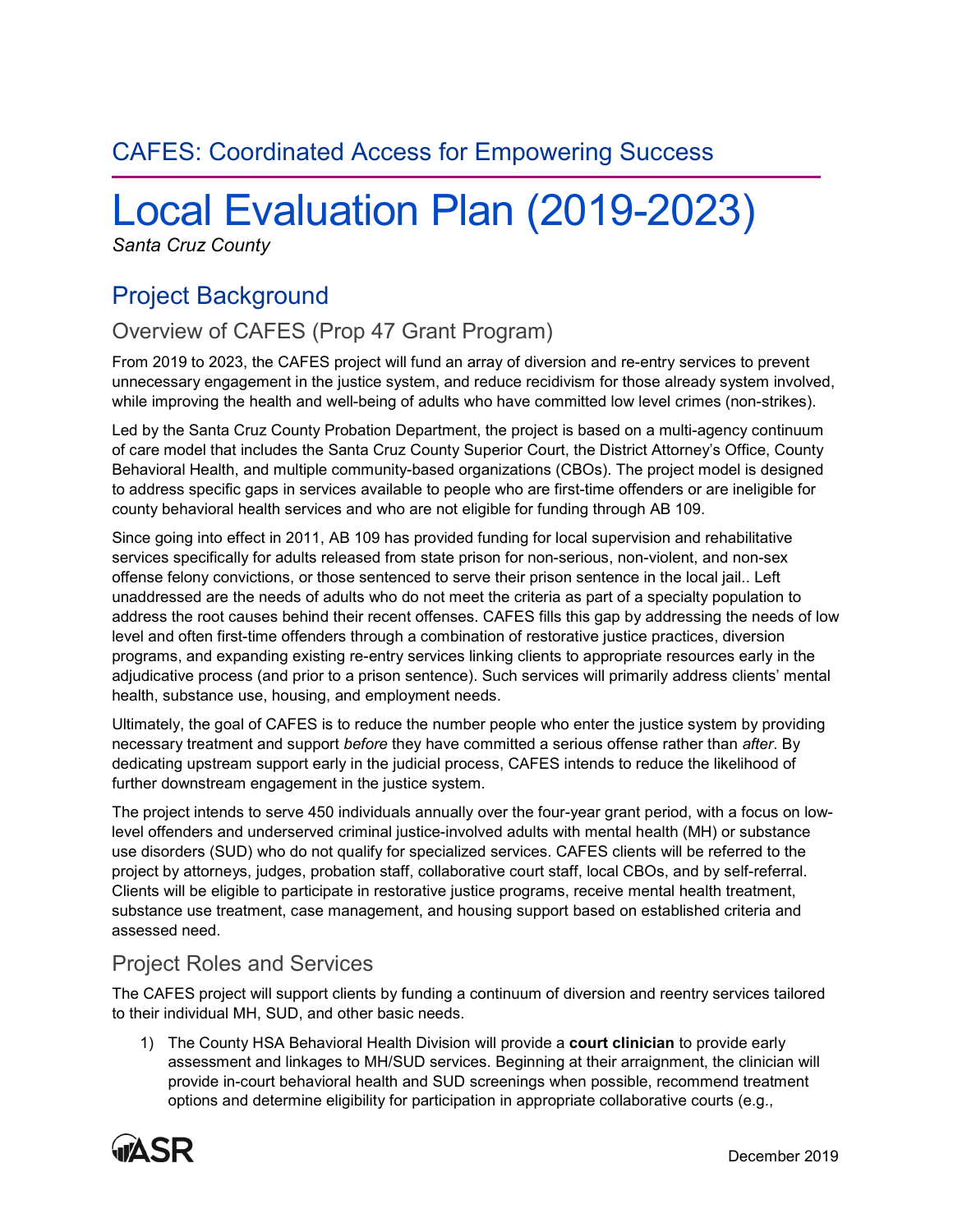Behavioral Health Court, PACT Court, Veterans Court). This is expected to reduce the time individuals spend in jail while waiting for assessments and treatment options.

- 2) A **center program manager** (Assistant Division Director) and **center case manager** (Group Supervisor) at the Probation Service Center will offer a point of entry into CAFES and will assist clients with overall system navigation.
- 3) A **Collaborative Courts program manager** and **collaborative courts case manager** will serve as an additional point of entry and provide navigation support for clients.
- 4) A **restorative justice coordinator** at the Conflict Resolution Center of Santa Cruz County (CRC**)** will partner with the District Attorney's Office to launch the Neighborhood Courts (NC) program. An alternative to a traditional criminal court, the Neighborhood Court is ideally a pre-filing diversion program for low-level offenders and to identify services and diversion opportunities for CAFES clients (though may include some post-filing yet pre-conviction cases). The court follows the principles and practices of restorative justice to address and repair harms related to the lowlevel offenses.
- 5) Two **discharge planners/housing navigators** (Transition Coordinators) at Encompass Community Services will support clients in their transition from custody to treatment and will help them locate stable housing.
- 6) **Two clinicians** and an **employment specialist** at New Life Community Services, a drug and alcohol treatment center, will enhance existing services to support case plan development, case management, individual and group therapy, transitional housing and employment navigation. New Life will increase their local bed capacity from 20% to 70% to accommodate CAFES clients referred to the center.
- 7) Three **peer navigators** at Sobriety Works will support clients in early engagement and linkage to services.
- 8) Other local MH/SUD providers to be selected will provide sober living environments (SLEs) and treatment funded by CAFES.
- 9) Two **community trainers** at Encompass Community Services will train local CBOs, and criminal justice partners, in a range of Evidence Based competencies / topics, such as trauma-informed care; cultural responsivity; crisis intervention; the risk-need-responsivity model (RNR); and criminal thinking, behavior and intervention (CTBI).

In addition to these services, the Prop 47 Local Advisory Committee (The Community Corrections Partnership) will provide oversight to the CAFES project utilizing workgroups for evaluation oversight and to increase community involvement and project accountability.

The combination of these efforts is intended to create long-term and system-wide changes in how adults with mental health and substance use needs who commit low level offenses are treated when they interact with the criminal justice system. The first change will be to emphasize prevention by expanding diversion opportunities to address root causes, early intervention, and accelerated services. The second change will be to establish an organized continuum of care centered on a hub or "one stop" model (rather than a fragmented set of services), and the third change will be to shift the system's attention from punishment toward a focus on community health and well-being including victim/survivor reparation.

# Goals & Objectives

The goals and objectives detailed below are drawn from the workplan submitted with the CAFES proposal and approved by BSCC.

#### *Goal 1. Increase Diversion Opportunities*

Increase diversion opportunities to minimize entry into the criminal justice system for low level crimes related to clients' substance use disorders and mental health needs.

**Obj. 1.1.** Create diversion pathways pre-conviction and/or pre-filing that redirect low level individuals to appropriate treatment interventions and community resources.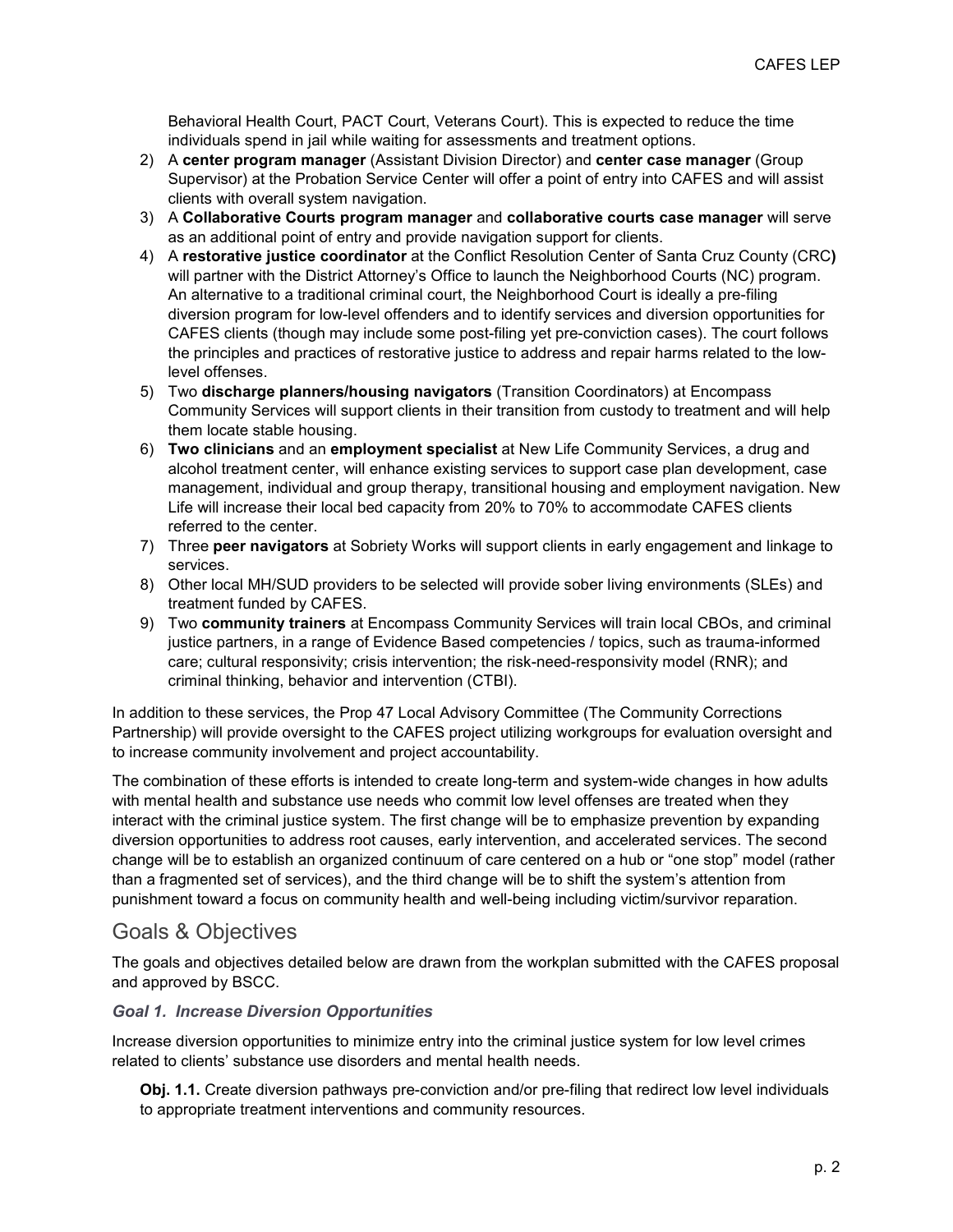Activities:

- 1. *Create eligibility criteria*: District Attorney's Office to create eligibility criteria for potential Neighborhood Court Model opportunities.
- 2. *Train RJ/NC system partners.*
- 3. *Establish RJ/NC referral and follow-up procedures*.

**Obj. 1.2.** Implement restorative justice practices to support offender behavior change and repair harm to survivors of crime (i.e., Neighborhood Courts).

Activities:

- 1. *Recruit volunteers for Neighborhood Court.*
- 2. *Train volunteers.*
- 3. *Locate NC sites.*
- 4. *Support clients to complete NC or diversion requirements*.
- *5. Provide restitution & reparation to crime survivors and/or community (as appropriate).*

*Goal 2. Reduce Recidivism and Improve Individual and Community Health and Wellbeing.*

**Obj. 2.1.** Divert underserved criminal justice involved individuals with MH/SUD from further system involvement.

Activities:

- 1. *Provide court-based screening and assessment to determine placement in collaborative court or RJ program.*
- *2. Initiate RJ programming.*

**Obj. 2.2.** Improve life outcomes for underserved criminal justice involved individuals with MH/SUD and the survivors of their crimes.

Activities:

- *1. Provide screening and assessment for MH/SUD, housing and employment needs.*
- 2. *Discharge planning for clients*.
- 3. *Provide treatment:* culturally responsive, trauma informed, client centered, comprehensive treatments and services.
- 4. *Place clients in sober living environments*.
- 5. *Provide peer support to clients*.

#### *Goal 3. Improve Existing Systems and Collaboration Efforts for Those in Criminal Justice System.*

**Obj. 3.1.** Build the capacity of a multidisciplinary system that addresses the needs of underserved criminal justice involved individuals with MH/SUD.

Activities:

- *1. Execute partner CBO contracts.*
- *2. Recruit & hire staff.*
- *3. Recruit additional Advisory Committee members:* Recruit members and set up work groups to implement data-based decision making.
- *4. Launch community trainings.*
- *5. Finalize local evaluation plan, begin data collection, analyze & disseminate findings.*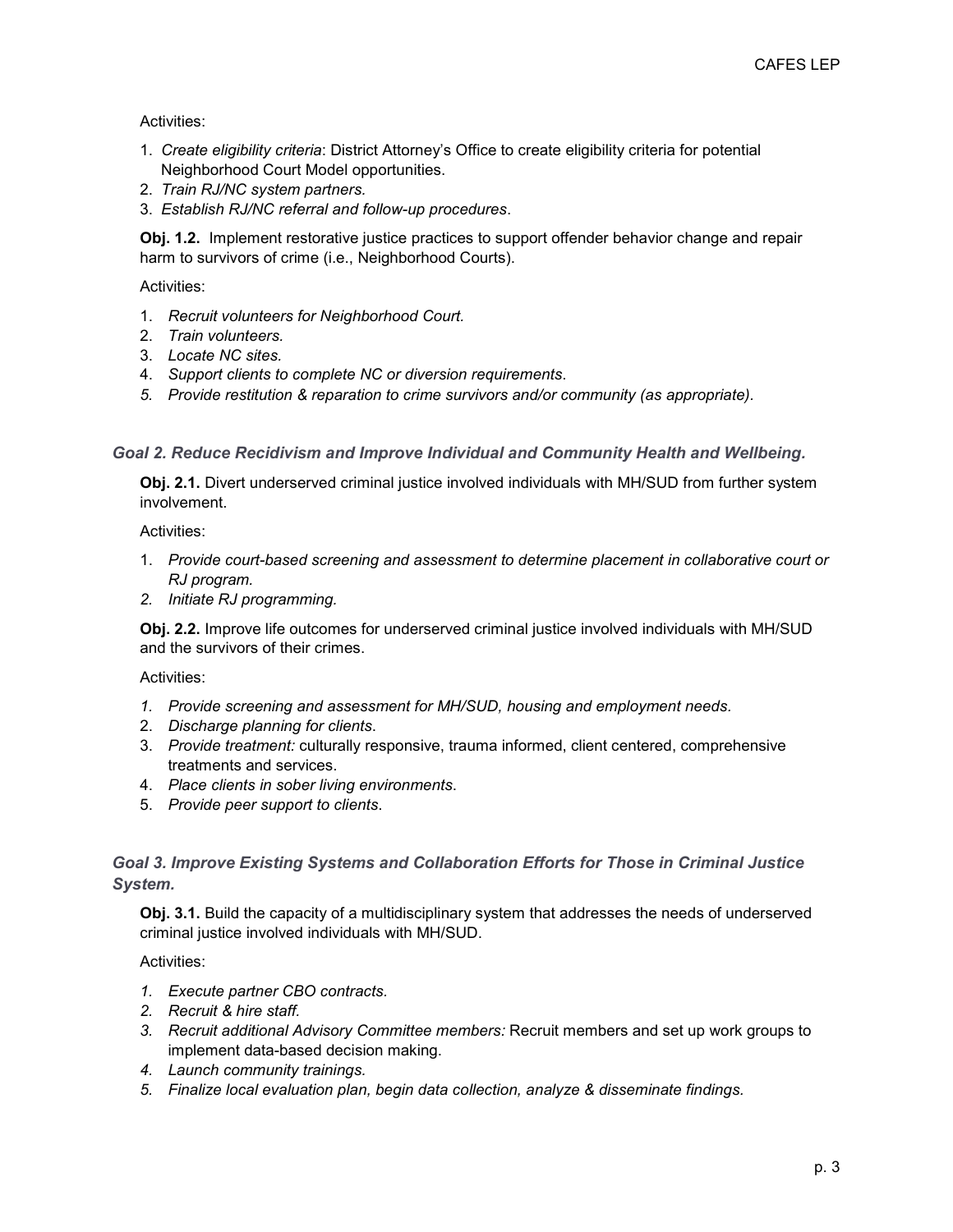# Criteria for Participant Eligibility

CAFES was launched to close a gap in diversion opportunities for Santa Cruz County adults who are firsttime offenders with little or no criminal history and who need mental health, substance use and other related services that had been inaccessible prior to Prop 47. Eligibility for CAFES services shall be based on the criminal history, mental health and substance use needs, and severity of recent offenses of people arrested or cited for various low-level offenses.

#### Eligibility for Neighborhood Court *(proposed criteria -- subject to change during implementation)*

The Neighborhood Court shall serve adults who meet the following criteria:

- 1. Have been cited or arrested for a low level, nonviolent offense. Initial eligible offenses may include theft, shoplifting, vandalism, trespassing, disorderly conduct, misdemeanor battery or assault, drug possession, drug paraphernalia, receipt of stolen property, possession of burglary tools, drunk in public.
- Have no criminal history (applies to early period of NC). In later years, the NC will expand to include those with a limited crime record and no prior "strikes."
- 3. Agree to take responsibility for the incident.
- 4. Are willing to pay restitution, if warranted.

#### Eligibility for Other CAFES-Linked Services

Adults will be eligible for CAFES services if they meet the following criteria:

- 1. Have been cited or arrested for a low level (nonviolent) offense and referred to Neighborhood Court or eligible for Mental Health Diversion (pursuant to AB 1810).
- 2. Are eligible for any collaborative court, and not eligible for services via AB 109 funds.
- 3. Are currently under supervision / monitoring by the Probation Department (pretrial or formal probation) and have an identified SUD / MH need.

# Evaluation Methods & Design

## Key Evaluation Questions

ASR's evaluation seeks to answer the following overarching questions related to the design, implementation, and outcomes of the CAFES project.

Design & Implementation: What has the CAFES project done?

- 1) When and to what degree did program services launch (e.g., new staff hired, protocols and policies created, programs begun)? What circumstances have limited or slowed implementation, if any?
- 2) How many people have been deemed eligible for CAFES and referred to CAFES-funded services? What are their distinguishing characteristics? (e.g., arrest records, pre-filing/preconviction, MH and SUD needs, housing and employment status)
- 3) How has the process of identification, screening, assessment and diversion changed for this client population (in comparison to what was in place before this project)?
- 4) How many clients have participated in each of the services or treatment funded through CAFES? (e.g., restorative justice services, mental health and substance use treatment, case management)
- 5) What kinds of collaboration or partnerships have occurred through CAFES, and how have they contributed to its implementation?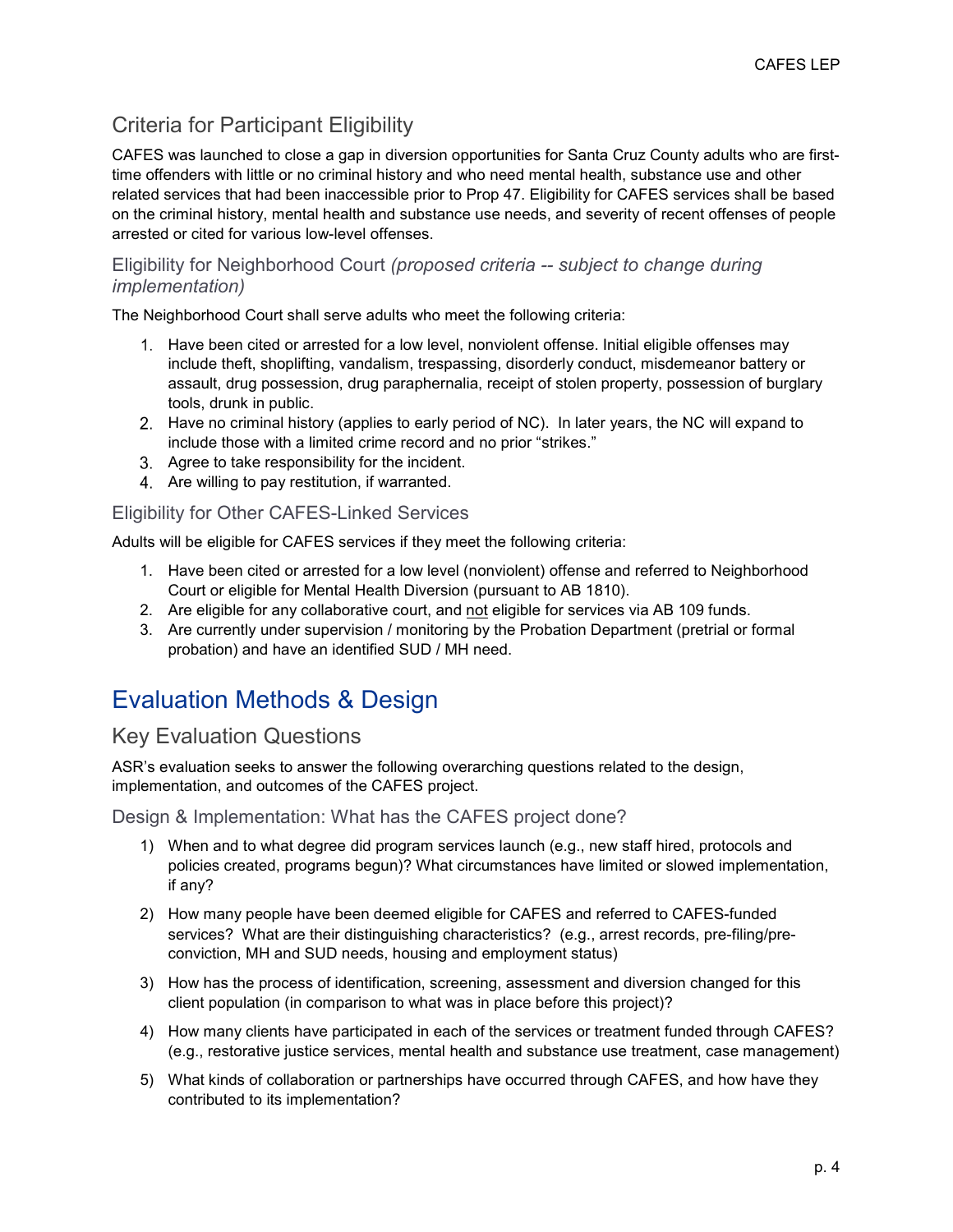- 6) What amount and types of training have been implemented by Encompass's two community trainers?
- 7) What new or altered policies have been implemented across the county in connection with CAFES?

Outcomes: How effective was CAFES in achieving its goals?

- 1) What percentage of clients (a) completed their court-ordered diversion terms and (b) achieved the goals set with their case manager?
- 2) What changes have occurred for clients in terms of housing, employment, mental health, substance use and other basic needs by the end of their CAFES services?
- 3) How satisfied are clients with the diversion pathway and services they have received?
- 4) What are the key justice-related outcomes among clients after joining CAFES: arrests, incarceration, other violations?
- 5) What has been the impact of CAFES-funded collaboration and training efforts for staff across the county?
- 6) Did the project contribute to better outcomes than might have been expected without it?

## Design and Evaluation Services

#### Creation of a Client Data Collection System

To answer the evaluation questions listed above, ASR is currently working with Probation and other primary stakeholders to develop a data collection system to record CAFES-funded services, activities and outcomes. ASR will analyze data and report progress in implementation and outcomes throughout the program period.

In the first few months of the project, ASR will create documentation to establish the methodology behind each measure, along with its source and the office or entity responsible for collecting and transmitting the data. All clients will be required to sign a release of information (ROI) when the agree to join CAFES. Each client will be assigned a unique Participant ID in accordance with BSCC guidelines.

Client data will be entered by service providers into a Program / Provider Portal or other approved format that includes all required BSCC measures and custom measures detailed in this plan. All client enrollments in CAFES will be tracked in a centralized database, to be administered by Probation; and designed to generate report files that integrate client-level data which can be exported and used for detailed data analysis as well as quarterly files to be submitted to the BSCC. CAFES client data will be captured at each step of the client's pathway.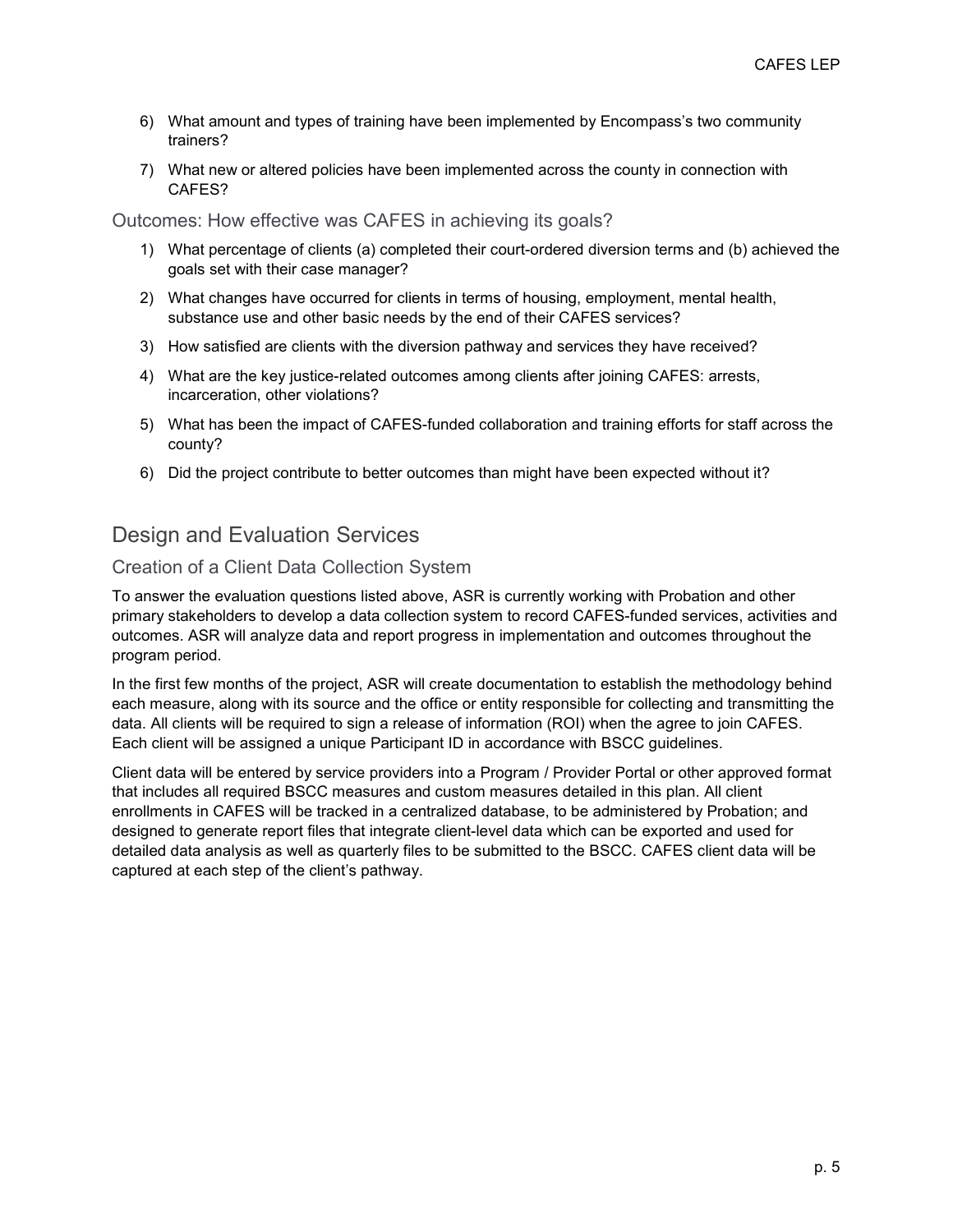



ASR will review the program materials and assessments used for each element of CAFES as shown in Figure 1 (above) to determine what additional assessments or surveys may be needed. ASR will conduct a literature review to identify any best practices and additional validated assessments to ensure appropriate intake and ongoing assessment data may be collected at each stage of a client's pathway.

The client implementation and outcome data will be used to conduct analyses to determine the overall success of CAFES in routing clients to appropriate services and preventing clients from recidivating (see Outcomes Analysis section).

#### Focus Groups & Interviews

In addition to the quantitative data collected from case management records, assessments and surveys, ASR will conduct a series of focus groups and interviews periodically during the project. Initially, these focus groups and interviews will document the baseline status of coordination, referrals, and treatment options for the intended population. They will also seek to understand the most common barriers to successful coordination and access to treatment and solicit recommendations for how stakeholders within the system believe the CAFES project can reduce those barriers. In later years, ASR will conduct focus groups and interviews to explore, evaluate and document the impact of the initiative.

#### CBO Training Surveys

ASR, Probation and Encompass will review the content of all trainings planned for partner CBOs before developing pre- and post-training assessment. Where possible, validated survey instruments will be used to assess changes in knowledge, attitudes and beliefs resulting from the trainings.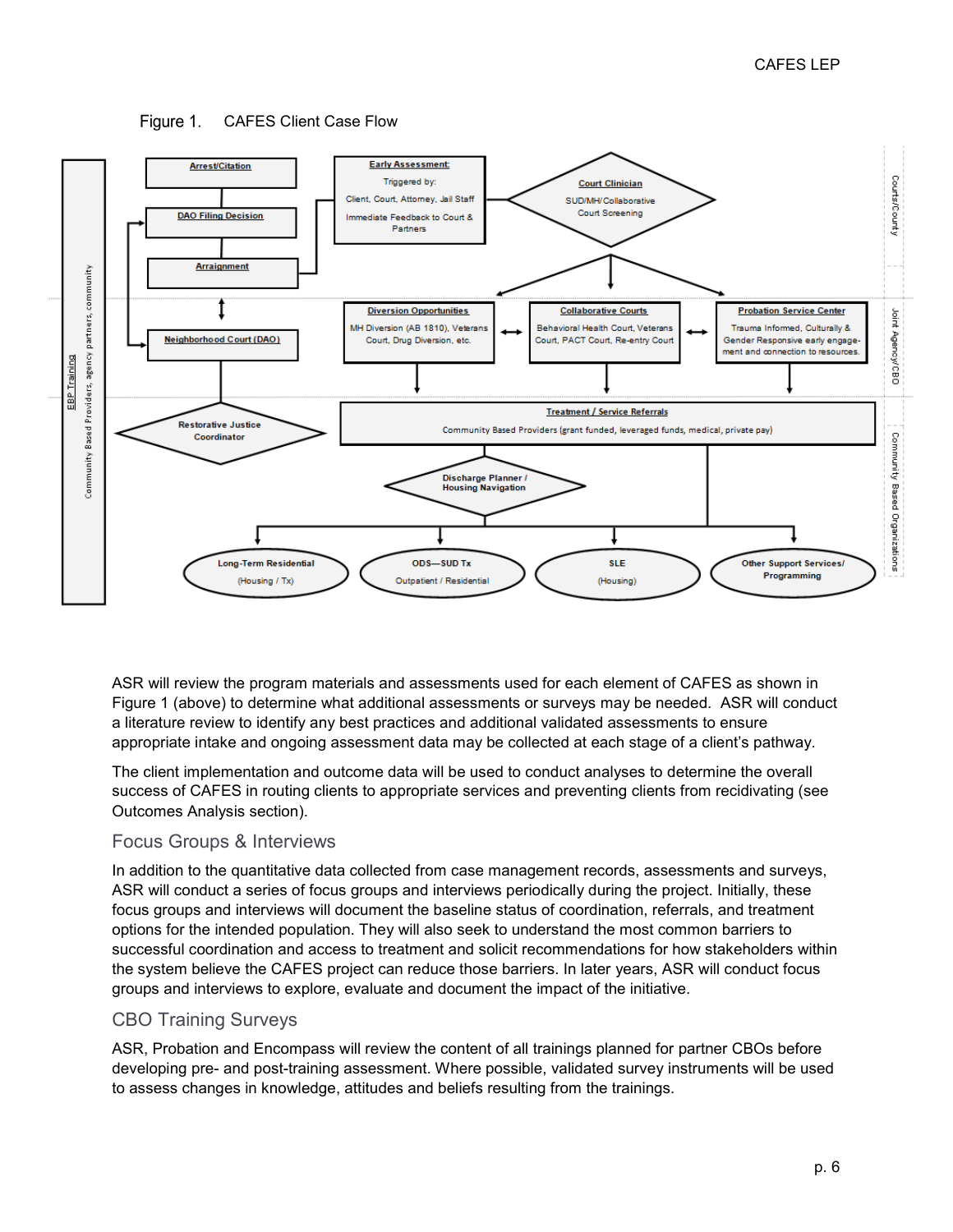### Data Dashboards & Reports

Every 3-6 months, ASR will collect and report on the progress of CAFES implementation and outcomes via dashboard reports on key measures and summary reports of focus group and interview findings. The precise schedule for these reports will be set in coordination with other key CAFES events and deadlines, such as mandated quarterly reports to BSCC, periodic Prop 47 Advisory Committee meetings and the required BSCC interim and final evaluation reports.

An interim two-year evaluation report will be completed and submitted to BSCC in August 2021, and a final evaluation report will be completed by May 2023.

### Process & Outcome Measures

ASR will collect and report on the following process measures to answer the key evaluation questions related to CAFES implementation.

In early 2020, ASR and Probation staff will create a data dictionary to operationalize each process and outcome measure listed below. This information will include the population to which each measure applies, the precise criteria for milestones such as "referral," "completion" and "recidivate."

| <b>PROCESS MEASURE</b>                                                |                                                                                                                                                                                                  | <b>SOURCE</b>                                 |  |  |
|-----------------------------------------------------------------------|--------------------------------------------------------------------------------------------------------------------------------------------------------------------------------------------------|-----------------------------------------------|--|--|
| <b>CAFES system referral and enrollment procedures</b><br>established |                                                                                                                                                                                                  |                                               |  |  |
| 1.                                                                    | Neighborhood Courts process established                                                                                                                                                          | DAO/CRC                                       |  |  |
| 2.                                                                    | Number of NC volunteers and sites                                                                                                                                                                | DAO/CRC                                       |  |  |
| 3.                                                                    | Number of NC volunteers trained                                                                                                                                                                  | DAO/CRC                                       |  |  |
| 4.                                                                    | Other CBO processes in place for CAFES clients                                                                                                                                                   | All CAFES partner CBOs                        |  |  |
| 5.                                                                    | Number of people referred to CAFES, by<br>Referral source<br>Eligible offense<br>MH needs<br><b>SUD Need</b><br>Criminal history<br>$\overline{\phantom{0}}$<br>Demographics (age, gender, race) | DAO, Collaborative Courts<br>(CC), Probation  |  |  |
| 6.                                                                    | Number of clients screened & assessed (by assessor,<br>by MH & SUDS assessment/screening)                                                                                                        | CC, Probation,<br>service/treatment providers |  |  |
| <b>Referrals and Entry in Programs/Services</b>                       |                                                                                                                                                                                                  |                                               |  |  |
| 7.                                                                    | Number of clients assigned court diversion                                                                                                                                                       | DAO, CC, HSA                                  |  |  |
| 8.                                                                    | Number referred to and entered Neighborhood Courts                                                                                                                                               | NC/DAO                                        |  |  |
| 9.                                                                    | Number referred to Collaborative Courts (by court<br>type)                                                                                                                                       | CC                                            |  |  |
|                                                                       | 10. Number served by the Probation Service Center                                                                                                                                                | Probation                                     |  |  |
|                                                                       | 11. Number receiving case management & support<br>services (e.g., employment, housing, civil/legal,<br>education, food)                                                                          | Probation, CBOs                               |  |  |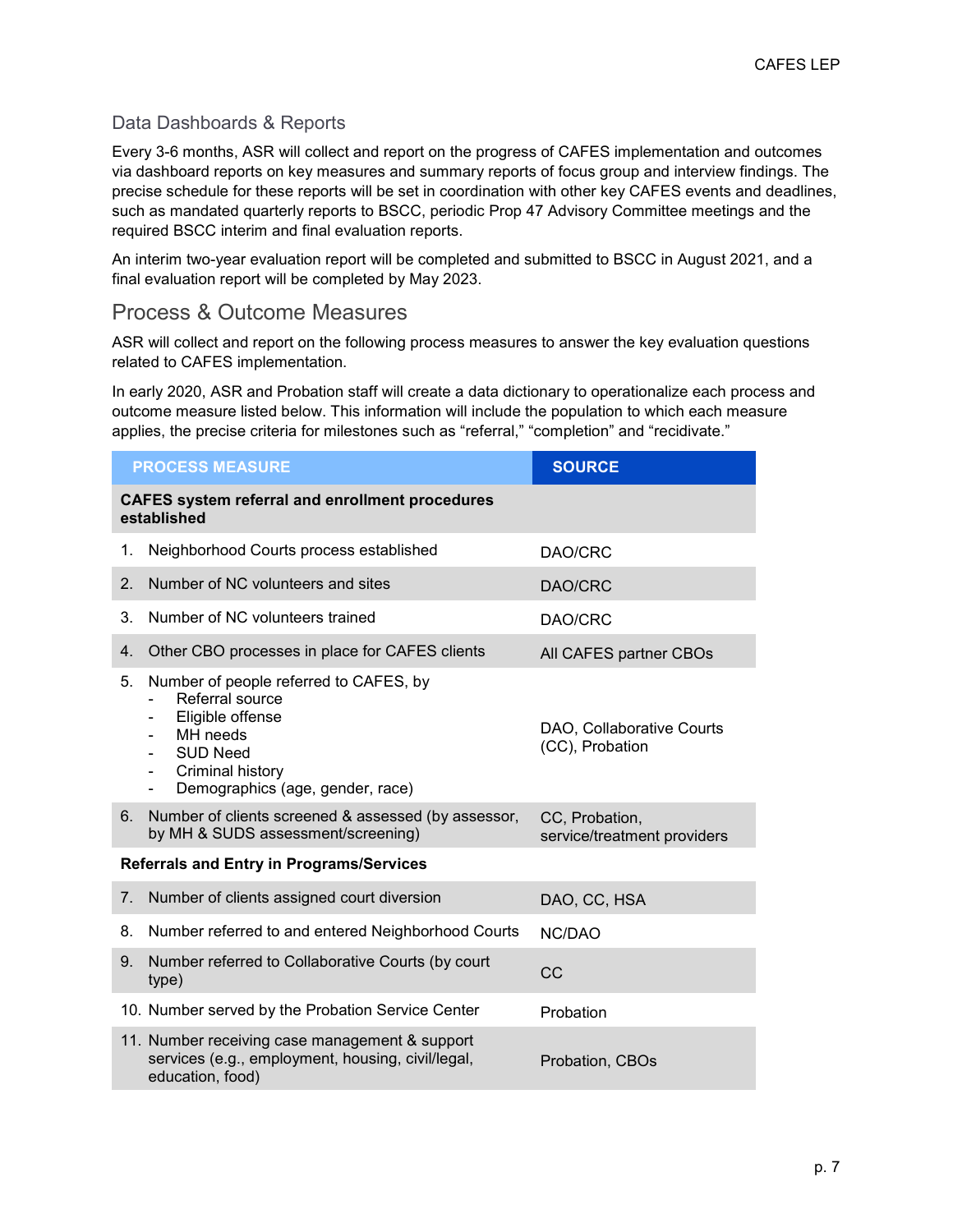| 12. Number referred and enrolled in MH treatment                   | CBOs (e.g., Encompass, New<br>Life) |  |  |
|--------------------------------------------------------------------|-------------------------------------|--|--|
| 13. Days enrolled in MH treatment (residential &<br>outpatient)    | CBOs (e.g., Encompass, New<br>Life) |  |  |
| 14. Number referred and enrolled in SUDS treatment                 | CBOs (e.g., Encompass, New<br>Life) |  |  |
| 15. Days enrolled in SUDS treatment (residential &<br>outpatient)  | CBOs (e.g., Encompass, New<br>Life) |  |  |
| 16. Number receiving peer support; average duration of<br>support. | <b>CBOs</b>                         |  |  |
| 17. Average time between system processing points                  | DAO, CC, Probation, CBOs            |  |  |
| <b>Community/CBO Trainings</b>                                     |                                     |  |  |
| Number of trainings, by type                                       | Encompass                           |  |  |

2. Number of clients in trainings entitled and the encompass

| <b>OUTCOME MEASURE</b> |                                                                                                                                                                        | <b>SOURCE</b>                      |  |  |
|------------------------|------------------------------------------------------------------------------------------------------------------------------------------------------------------------|------------------------------------|--|--|
| <b>Short Term</b>      |                                                                                                                                                                        |                                    |  |  |
| 1.                     | Percentage who successfully completed<br>Neighborhood Court.                                                                                                           | DAO/CRC                            |  |  |
| 2.                     | Percentage who completed court-ordered diversion<br>requirements.                                                                                                      | CC                                 |  |  |
| 3.                     | Percentage who completed MH treatment. (local<br>definition to be established in CAFES data dictionary,<br>early 2020)                                                 | <b>CBOs: MH service providers</b>  |  |  |
| 4.                     | Percentage who completed SUD treatment. (local<br>definition to be established in CAFES data dictionary,<br>early 2020)                                                | <b>CBOs: SUD service providers</b> |  |  |
| 5.                     | Percentage with improved housing status.<br>(Based on housing hierarchy: unhoused, shelter,,<br>residential treatment, SLE/Transitional housing,<br>permanent housing) | CBOs: case managers                |  |  |
| 6.                     | Change in employment status (Percentage who<br>maintained or acquired new jobs)                                                                                        | CBOs: case managers                |  |  |
| 7.                     | Changes in access to benefits, e.g., Medi-Cal, income<br>assistance SSI, housing vouchers.                                                                             | CBOs: case managers                |  |  |
| 8.                     | Jail bed days: fewer days six months after joining<br>CAFES than six months prior.                                                                                     | <b>Sheriff's Office</b>            |  |  |
| 9.                     | CBO Trainings: Improvements in knowledge, skills,<br>beliefs of participants.                                                                                          | Encompass                          |  |  |
| <b>Long Term</b>       |                                                                                                                                                                        |                                    |  |  |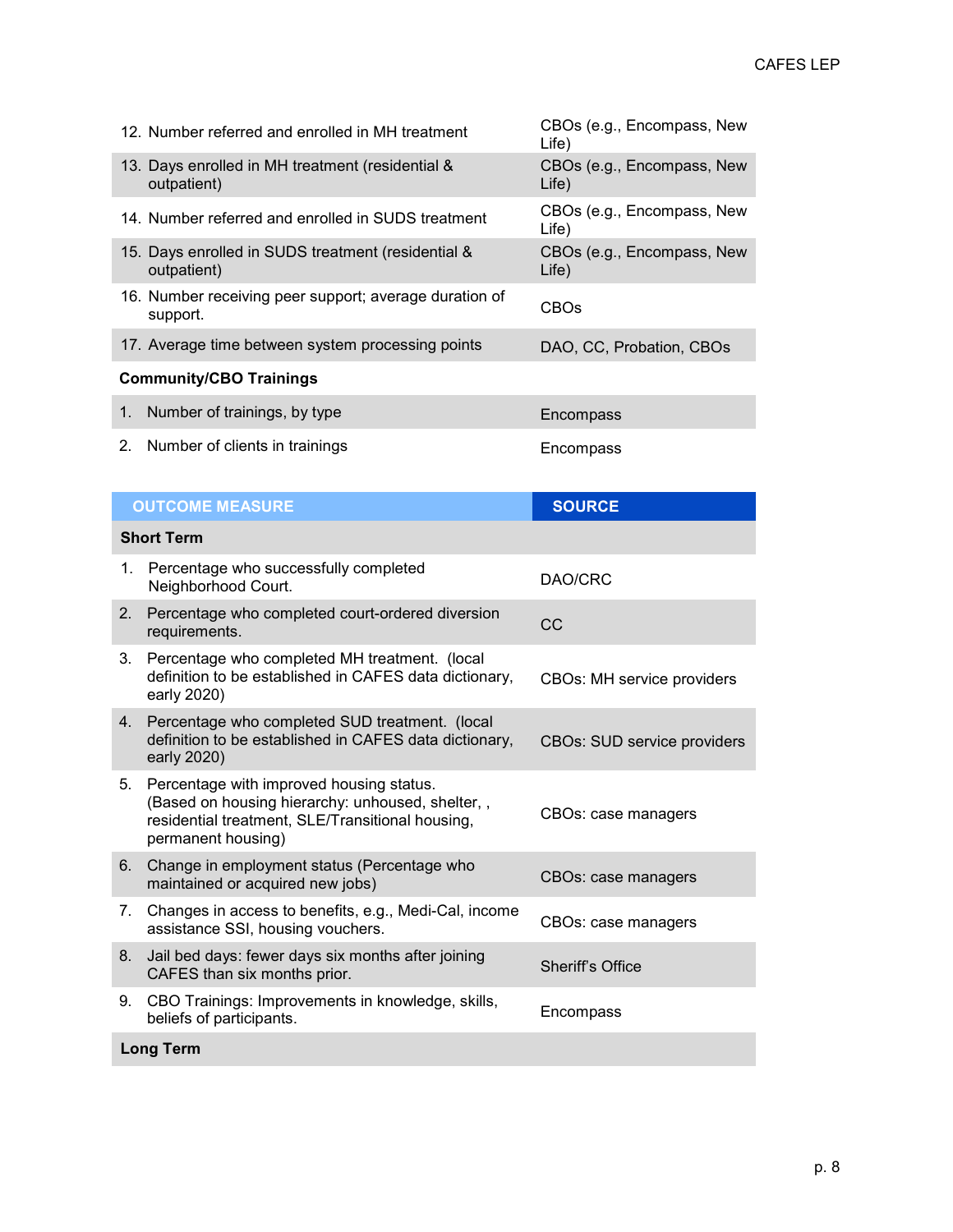| 10. Reduction in Recidivism: Percentage of clients who re-<br>offend after joining CAFES (using local and BSCC<br>definitions).<br>Indicators:<br>Reduced arrests & citations<br>a)<br>b)<br>Reduced misdemeanor bookings & convictions<br>Reduced felony bookings & convictions<br>C)<br>Reduced local & state prison sentences<br>d) | Sheriff's Office, District<br>Attorney, Superior Court |
|----------------------------------------------------------------------------------------------------------------------------------------------------------------------------------------------------------------------------------------------------------------------------------------------------------------------------------------|--------------------------------------------------------|
| 11. Overall reduction in adults with assessed MH/SUDS<br>needs entering criminal justice system.                                                                                                                                                                                                                                       | CC, HSA, DAO                                           |
| 12. Improved capacity of CBO partners to address MH<br>and SUD needs of criminal justice involved clients.                                                                                                                                                                                                                             | CBOs (focus groups,<br>interviews)                     |
| 13. Policy shifts implemented in connection with CAFES                                                                                                                                                                                                                                                                                 | All CAFES partners                                     |

## Successful Program Completion

Overall, CAFES clients will be considered to have successfully completed the program if they achieve any of the following outcomes:

- 1. Diversion Neighborhood Court: Pre-filing case "no-filed" or pre-conviction case "dismissed;" Mental Health Diversion: Pre-filing case "no-filed" or pre-conviction case "dismissed."
- 2. SUD/MH Program Completion of client's self-identified goals for their MH/SUD treatment plan.

Due to the Organized Delivery of Services (MediCal funded treatment) system changes and shifts in treatment culture, we are moving away from program "graduations" and "completions," and have stopped using length of stay as a marker of success. Participation is based on an assessed level of care and client identified goals.

# Analysis of the Long-Term Effect of CAFES on Recidivism

If the policies, services and trainings carried out through the CAFES project are successful, then it is expected that the number of clients who re-offend or enter the criminal justice system will decline. Rather than entering the justice system, such individuals would achieve greater health and well-being through a combination of mental health and substance use treatment, housing and employment navigation, and/or other related supports for their individual needs.

To estimate the overall net effect of CAFES on countywide shifts in recidivism and entry into the justice system, ASR will compare diversion and justice outcomes of CAFES-eligible individuals between 2020 and 2022 with those of a similar group of individuals arraigned prior to 2020 and not sentenced to jail. These pre-CAFES individuals are assumed to have had fewer resources accessible to them than those whose cases began after CAFES launched and thus, according to the logic behind CAFES, posed a greater risk of re-offending.

The validity of this comparison may be weakened by the presence of non-CAFES related developments during the grant period that affect who becomes involved in the justice system and how their cases are handled. Not all these concurrent developments may be fully accounted for as they are happening during the project; some may not be visible until after the grant ends. However, the evaluation will highlight and seek to account for any factors outside of CAFES that could potentially impact the completion of services and recidivism rates during the grant period. The analysis will also apply statistical methods to control for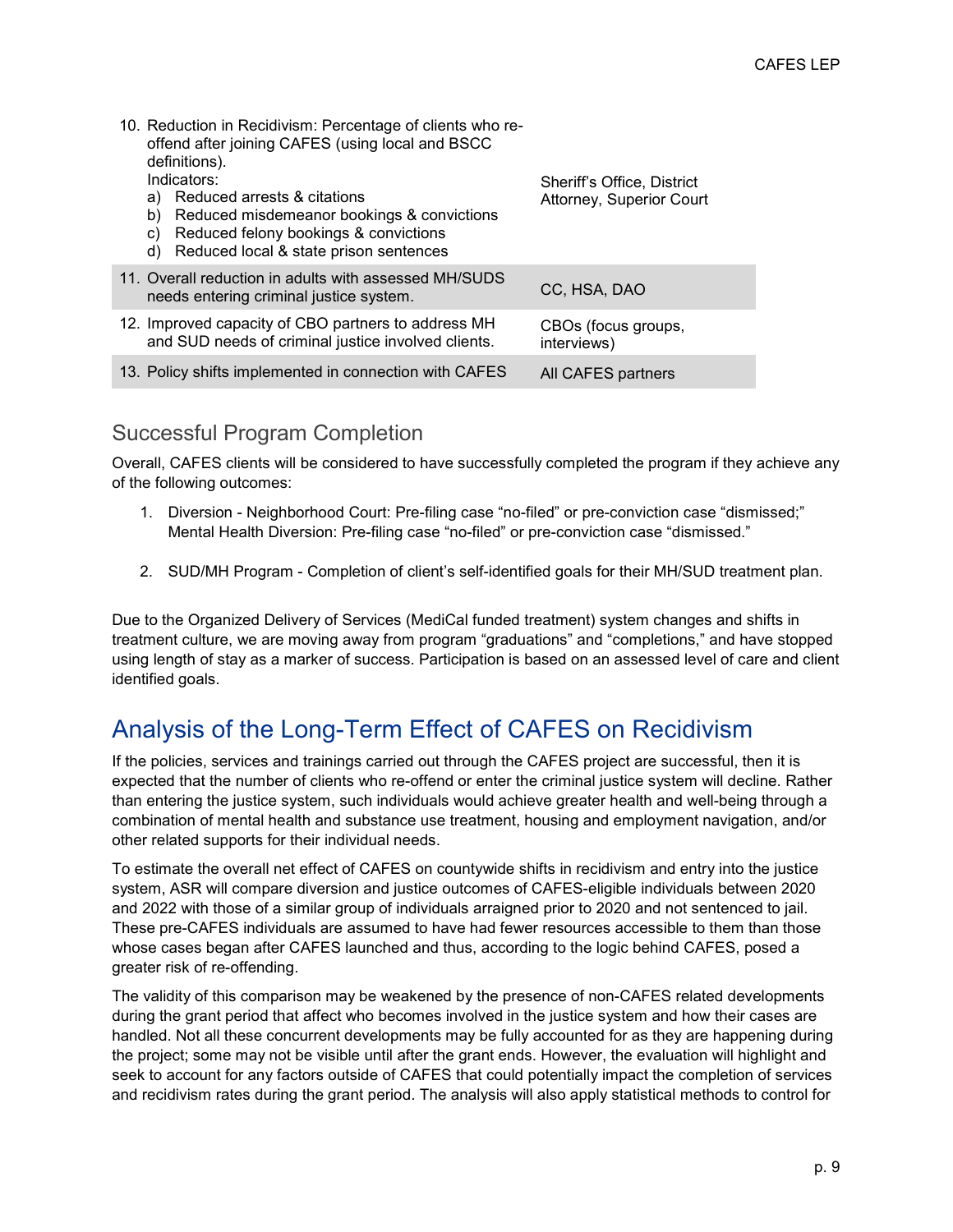differences in the pre- and post-CAFES sample populations that may predict recidivism (e.g., a regression model with independent variables that include CAFES status, initial offense category, criminal history, age, and other health conditions).

With those caveats in mind, this evaluation will compare individuals with similar sets of offenses and criminal histories prior to and after CAFES services launched and will infer the effect of those services based on changes in justice.

The CAFES/treatment group will consist of adults who meet the following eligibility criteria for between **2020 – 2022:**

The Neighborhood Court shall serve adults who meet the following proposed criteria:

- 1. Have been cited or arrested for a low level, nonviolent offense. Initial eligible offenses may include theft, shoplifting, vandalism, trespassing, disorderly conduct, misdemeanor battery or assault, drug possession, drug paraphernalia, receipt of stolen property, possession of burglary tools, drunk in public.
- 2. Have no criminal history (applies to early period of NC). In later years, the NC will expand to include those with a limited crime record and no prior "strikes."
- 3. Agree to take responsibility for the incident.
- 4. Are willing to pay restitution, if warranted.
- 5. Not eligible for AB 109 funding or Behavioral Health System of Care services.

Adults will be eligible for all other CAFES services if they meet the following criteria:

- 1. Have been cited or arrested for a low level (nonviolent) offense and referred to Neighborhood Court or eligible for Mental Health Diversion (pursuant to AB 1810).
- 2. Are eligible for any collaborative court, and not eligible for services via AB 109 funds.
- 3. Are currently under supervision / monitoring by the Probation Department (pretrial or formal probation) and have an identified SUD / MH need.
- 4. Not eligible for AB 109 funding or Behavioral Health System of Care services.

The pre-CAFES comparison group will consist of adults with similar eligibility components for between **2017 – 2019.** We are still developing the comparison group methodology, which will be solidified as the program components are implemented.

Outcome Measures to be analyzed for participant and comparison groups:

- 1. Percentage who were offered and completed diversion terms.
- 2. Percentage arrested within one year of their initial offense.
- 3. Percentage booked on misdemeanor charges within one year of their initial offense.
- 4. Percentage booked on felony charges within one year of their initial offense.
- 5. Percentage convicted of a misdemeanor offense within one year of their initial offense.
- 6. Percentage convicted of a felony within one year of their initial offense.
- 7. Percentage sentenced to jail within one year of their initial offense.

The analysis is intended to assess the overall net effect of CAFES on recidivism for people with low-level offenses, little to no prior criminal history, and those underserved by existing resources yet involved in the criminal justice system. The specific effects of each type of CAFES-based intervention may be difficult to estimate because CAFES is a blend of new services (i.e., Neighborhood Courts, court clinician) and additional resources to enhance services that existed prior to CAFES (i.e., mental health substance use treatment, case management), and many clients will likely participate in multiple CAFES-funded services.